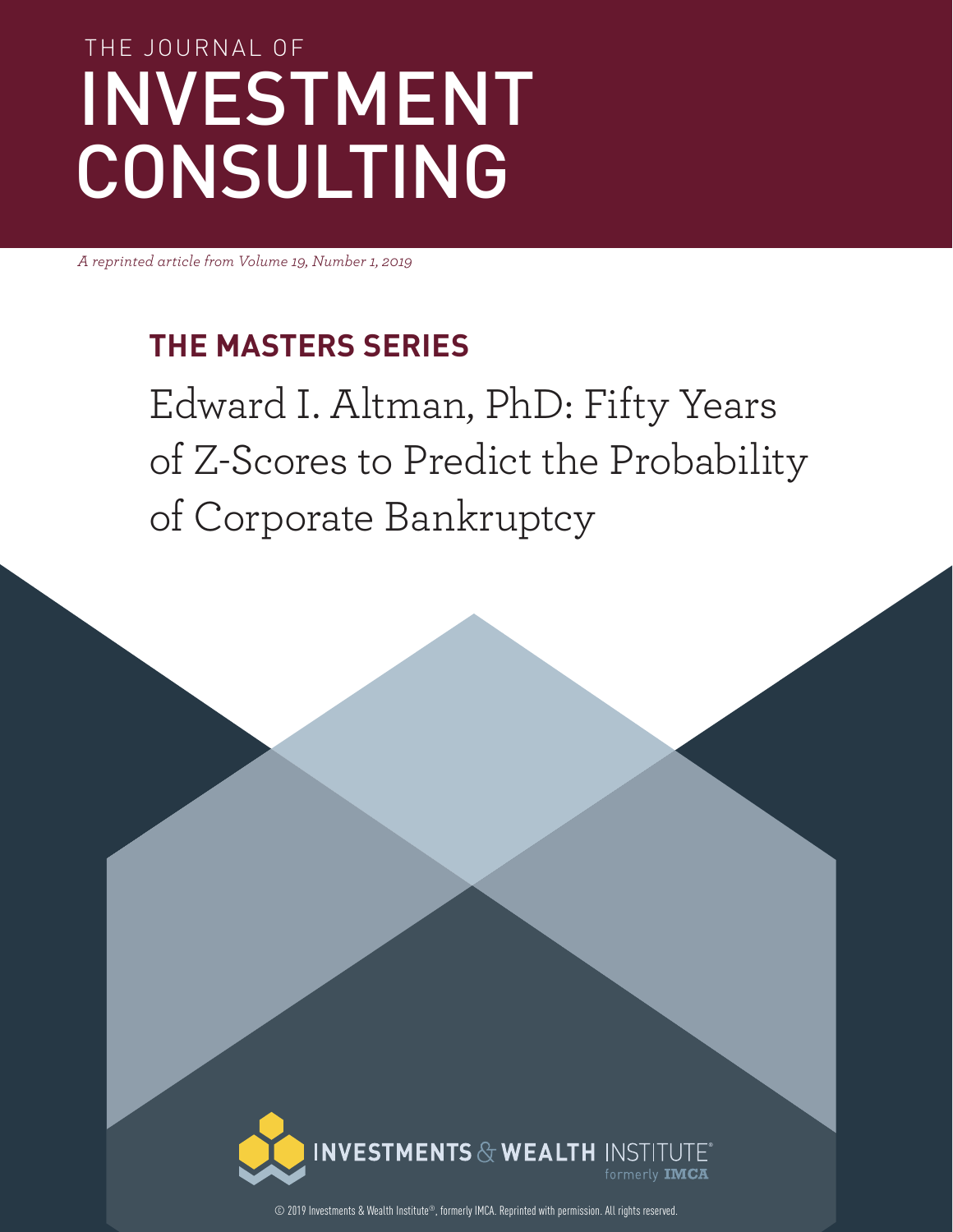## **EDWARD I. ALTMAN, PHD** Fifty Years of Z-Scores to Predict the Probability of Corporate Bankruptcy

*Edward I. Altman is the Max L. Heine Professor of Finance, Emeritus at the Stern School of Business, New York University (NYU). He is also director of research in credit and debt markets at NYU's Salomon Center for the Study of Financial Institutions. An internationally recognized expert on corporate bankruptcy, high yield bonds, distressed debt, and credit risk analysis, Altman has won multiple awards for his research and has served as an advisor to numerous government agen-*

*cies and foreign central banks. His primary areas of research include bankruptcy analysis and prediction, credit and lending policies, and risk management and regulation in banking, corporate finance, and capital markets.* 

*One of the founders of the* Journal of Banking and Finance*, Altman also has served as its executive editor. In addition, he has served as an advisory board member and associate editor of academic journals published in the United Kingdom, Poland, the Netherlands, and Mexico. He earned a BA in economics from City College of New York and holds an MBA in business finance and a PhD in finance from the University of California, Los Angeles. He is a founding member of the board of trustees of the Museum of American Finance.* 

*In August 2019, Edward Altman spoke with members of the*  Journal of Investment Consulting *Editorial Advisory Board about his Z-score model for predicting the probability of corporate bankruptcies, the more recently developed models and their applications, the evolution of the credit markets, and the current credit cycle. Taking part in the discussion were Inna Okounkova, Columbia University and editor-in-chief of the* Journal*; Edward Baker, Mesirow Financial; Ludwig Chincarini, University of San Francisco and United States Commodity Funds; Tony Kao, SECOR Asset Management; and Philip Fazio, Merrill Lynch.* 

**Inna Okounkova:** What were the major factors that shaped your career? What do you regard as your major achievement, and what was your biggest mistake or disappointment?

**Edward Altman:** One factor at the beginning of my career had a lot to do with the timing of my doctoral work at UCLA in the mid-1960s. At that time, mainframe computers first became

available for social science research on college campuses. At UCLA, there were IBM 360s and a few other possibilities for use in research. I was a graduate student working under my mentor, J. Fred Weston,<sup>1</sup> a finance professor. He casually mentioned that perhaps the area of bankruptcy would be interesting to study because it had not been addressed in a rigorous way since the Great Depression in the 1930s. After reviewing some case studies and learning about the Chapter X and XI processes, I decided to look at the

possibility of predicting companies' financial distress.

If I had been a student two years earlier, around 1963 or 1964, I wouldn't have had the computer power to do multivariate analysis, and I wouldn't have had the good fortune of having other professors on my committee who had done some work using multiple discriminant analysis. If I had been a student two years later, I'm convinced that somebody else would have done this work by then. So timing is important when you end up generating new ideas and making breakthroughs. The building of multivariate models that combined financial data and market information on companies' common stock was a major factor that helped shape the beginning of my career.

The second aspect of my research began around 1981 after I had written a number of pieces about bankruptcy and distress prediction. Morgan Stanley asked me to look into the new market for high yield bonds and to assess whether it should get involved in this market. At the time, the high yield bond market was in its infant stage of development, and Morgan Stanley had a negative image of junk bonds.

I didn't take the full-time position Morgan Stanley offered, but they asked me to be a consultant. In this role, I compiled information and built databases about the risk and return attributes of this new market, particularly the fallen angel market and the new issue market for non-investment grade companies.

So this also was a major factor that prompted me to analyze the probability of corporate default as well as the risk-return tradeoff of the most risky fixed income asset class.

In terms of the biggest mistake or disappointment, it seems important to point out that when we published our initial work



**2019**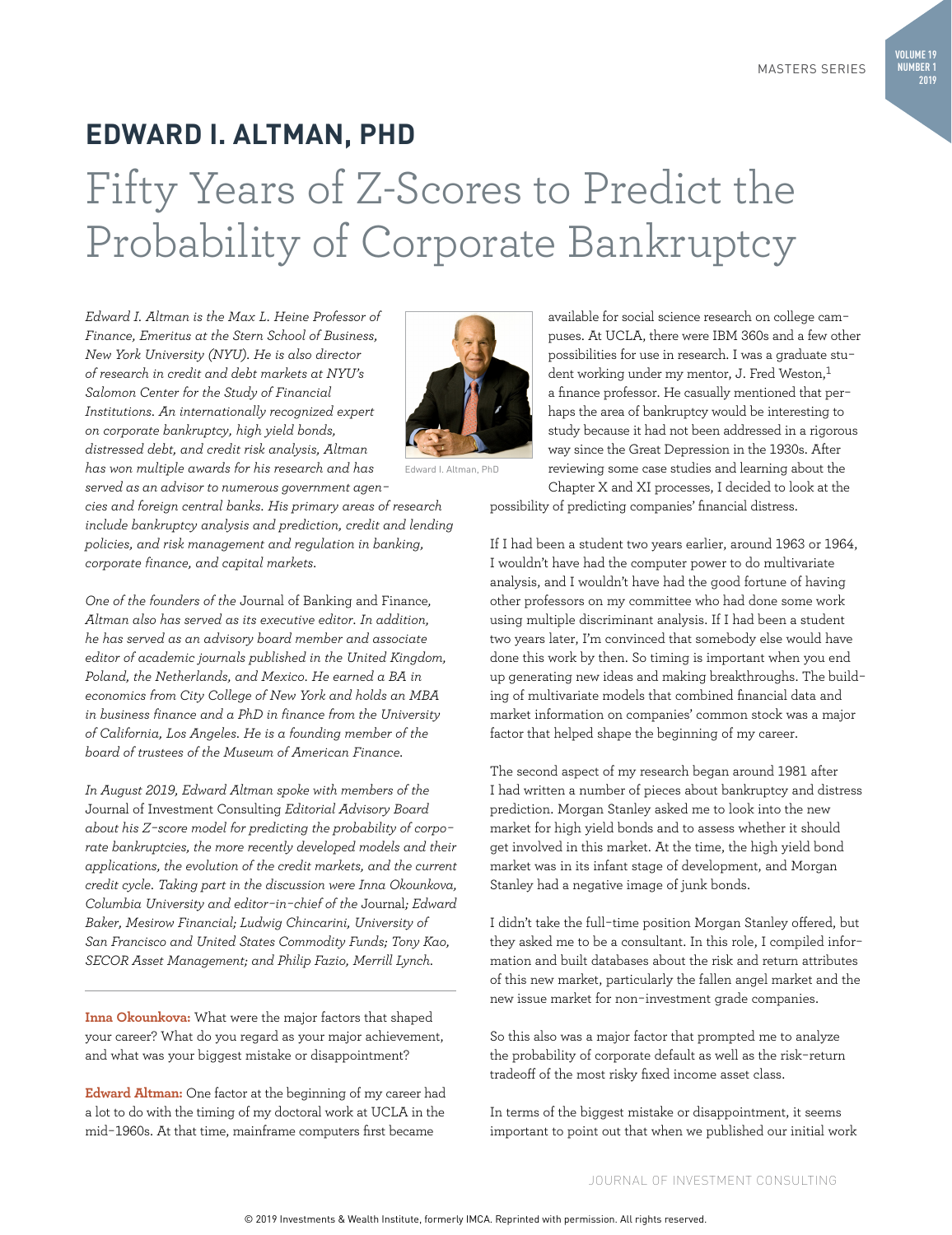in the *Journal of Finance* in 1968, I knew we had to give readers good guidelines about how to use the Z-score model and what its implications were. But I didn't have the foresight to investigate extending the model to estimate the probability of default (PD). The model was simply a technique for classifying whether a company looked more like a failing company or a going concern. It didn't consider the more important issue of PD and, later on, loss given default. I don't know if you would call it a mistake, but at the time I didn't have the insight—and I probably didn't have the technology or the databases—to build a PD capability.

In addition, I published information on zones that identified whether a company was more like a distressed company or a healthy company or somewhere in between—the so-called gray zone. These zones have haunted me over the years because they are no longer relevant in today's market. I prob– ably have characterized these zones as a function of the timing of the model, which was the mid-1960s, and not something that would have longevity. Unfortunately, many people still use these zones, and they are no longer relevant.

**Philip Fazio:** How do you think the Z-score changed the world of corporate finance, commercial banking, and the bond markets in general?

**Edward Altman:** That's a great question, Phil, because over time I addressed each of those areas, though not simultaneously, in the evolution of my research around the model. With respect to corporate finance generally, the bankruptcy process is part of the corporate financial environment, and it plays an important role in a company's establishment of its leveraged capital structure and how it addresses the situation when the company does not do well and considers whether to go bankrupt or not. More specifically, in terms of the Z-score model and corporate finance, in 1984 I wrote an article on the question of optimum capital structure built around the well-known tradeoff between the PD and the cost of errors and distress compared with the tax benefits of using debt in the capital structure. I always believed this was a persuasive issue in determining optimal capital structure, but at the time there didn't seem to be much work, beyond what Stewart Myers<sup>2</sup> did at the Massachusetts Institute of Technology (1983, 1984), on how corporate financial managers could use these tradeoffs in a fundamental, practical way to help them decide on their capital structure.

So we established a comparison between the present value of the benefits of leverage in the capital structure—mainly the after-tax benefits of adding leverage to capital structure. You look at each year's potential benefit and compare that with the expected value of financial distress. Although we could articulate the cost of the bankruptcy, some earlier work done at the University of Chicago had concluded that bankruptcy costs

were trivial because firms in bankruptcy could restructure. I didn't agree with that conclusion. I wanted to find a way to compare it more rigorously, so we used a Z-score or another model, a 1977 model called Zeta, to establish PD multiplied by the expected bankruptcy cost. Those bankruptcy costs had to be measured in terms of both direct and indirect costs.

On one side of the equation, there was the expected value of bankruptcy costs over time, mainly prior to bankruptcy, and on the other side of the equation was the expected value of tax benefits. It was the unique leverage condition affecting both the PD and the amount of tax benefit that made the two sides of the equation equal. I consider anything beyond that in terms of leverage to be too much leverage. I consider anything less than that inefficient or ineffective for taking advantage of the tax benefits. So we use the Z-score as an estimator of the PD multiplied by the present value of the benefits and costs.

This was one way I argued for the use of bankruptcy prediction models. At the same time, I was trying to quantify the cost of bankruptcy, which starting with 1977 work by Jerold Warner at the University of Rochester was considered trivial. I disagreed because we added the indirect costs as well as the direct costs of bankruptcy. The Z-score was a fundamental part of estimating the present value of the benefits.

With respect to banking, the answer is probably easier. The model had been around for many years and had gained a certain reputation with regard to the lending function. Then the Basel Committee on Banking Supervision issued the Basel II Accords, amending the international banking standards that control how much capital banks should hold to guard against financial risks.3 This new Basel II Accord was first proposed in 1999. I was in Germany at the time, and somebody came up to me and my colleague Tony Saunders<sup>4</sup> and said, "Guess what, they just proposed a new capital standard that considers the capital cost of expected and unexpected losses from commercial bank lending." That essentially launched what was first a cottage industry and then a more robust effort by consultants and model builders to estimate PD. There were all sorts of attempts, but most of them used the Z-score model as the basis. Then, of course some people said: "Well, we don't want to use that model. It was built in 1966, and it was only for manufacturing companies in the United States."

They wanted a more specific model for particular banks. So many banks decided to build a model based on their own port– folio attributes and perhaps different variables and different weightings for those variables. The basic idea was to use a multivariate approach combining whatever variables a bank thought important so that it could build its own internal ratebased model for estimating PD and determining its recovery rates from loss given defaults internal data, if available. The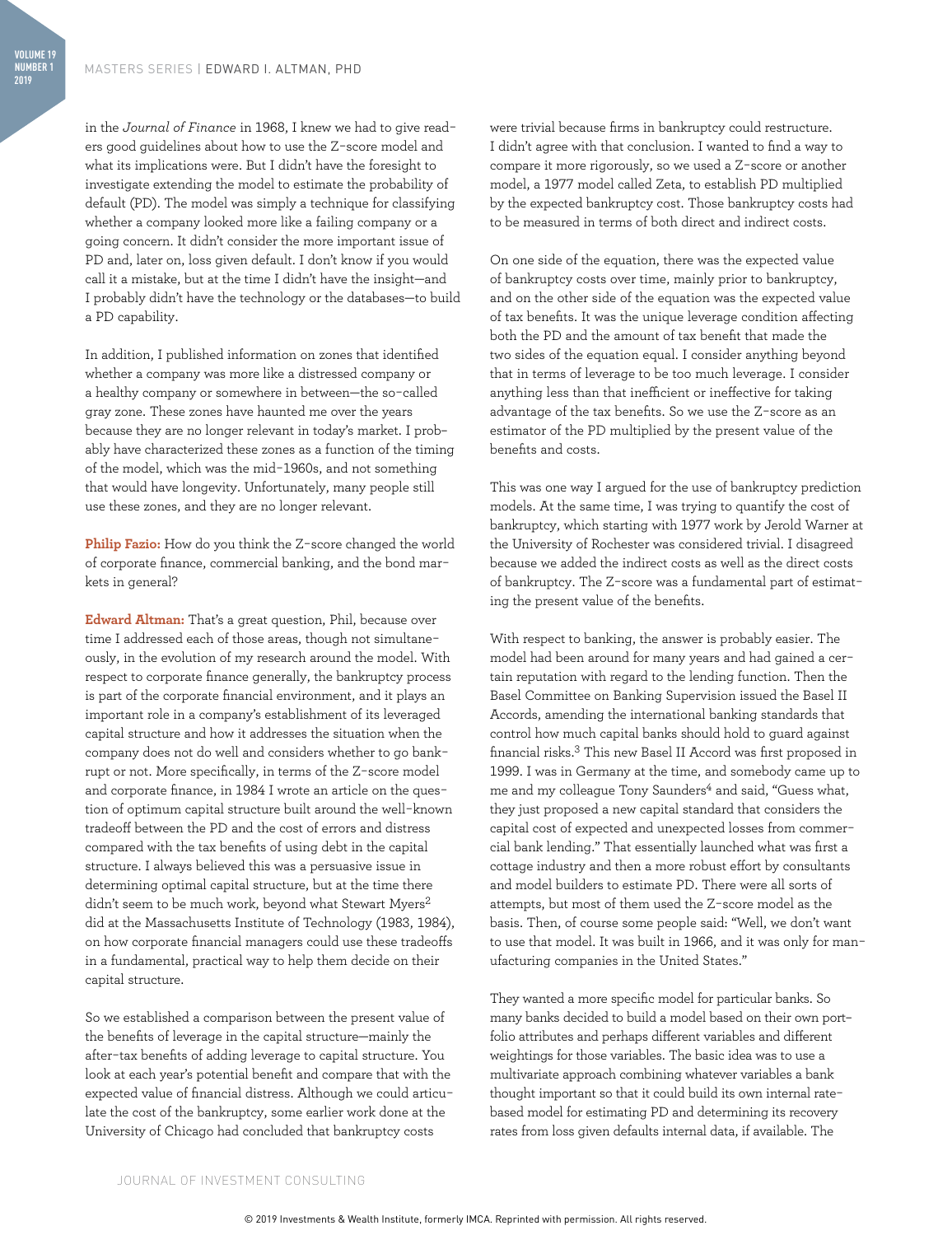commercial banking sector and models of the Z-score type experienced a tremendous spike in interest around the beginning of the discussion of Basel II, and that's continued to this day.

As for the bond markets, it's pretty clear that if you can eliminate defaults—whether you choose high yield or even investment grade bonds—or eliminate major transitions in a firm's risk by choosing companies that have both the yield you aspire to and the risk attributes you desire, you can do very well in the bond market. And Z-score models have been widely used for bond market assessment.

Of course there are other risks involved in the bond markets for example, liquidity risk, interest-rate risk, and reputation risk—but I think the fundamental use of risk analysis in bond markets is PD. The Z-score model is one model that people use, and there are a lot of good reasons for that.

**Inna Okounkova:** In terms of the optimal leverage ratio, could you give our readers an idea of the ranges assessed in your 1984 paper? Could you please provide some rules of thumb for determining optimal leverage ratio—maybe by credit rating or some other metric or the Z-score itself?

**Edward Altman:** That's a tough question because the answer varies depending on the type of company, its business risk and cash flows, and the fundamental variables that go into the Z-score model. A company with a high Z-score—let's say one that hasn't taken on much leverage or has financed internal growth mainly via retained earnings—could assume a lot more leverage than a company with a more volatile earnings stream or low cash flows, in general.

It's hard to specify in general what a company's capital structure should be. But I would say that most companies begin to go beyond their optimum leverage ratio when their debt to cash flow ratio goes above five. That rule of thumb is not part of the Z-score model, but usually when this happens, the company's bond rating or bond rating equivalent from models drops to below B, maybe B minus (B3) or CCC.

If a company goes much beyond that—for example, six, seven, or eight times the debt to earnings ratio before interest, taxes, depreciation, and amortization—it definitely gets into the CCC range. We also found that companies with that much leverage don't always have low Z-scores; they may have other redeeming features that keep them out of that zone—for example, a high stock price relative to total liabilities or a high ratio of retained earnings to total assets. Both of these variables are in the model. Although it's hard to specify the right leverage ratio, the banking regulators have more or less established that they'll be looking over the shoulders of bank lenders when a company's debt to cash flow ratio climbs above six. That's a rule of thumb they use, and I find that pretty good.

**Tony Kao:** Your work in applying quantitative modeling to credit analysis is truly pioneering. Although your Z model uses multivariate discriminant analysis, most readers or practitioners probably do not realize that you also applied machine learning (i.e., regression tree and recursive partitioning) in analyzing credit in the early or mid-80s (published in the *Journal of Finance* in 1984) way before artificial intelligence became popular in recent years. Why do you think the technique didn't become popular before now?

**Edward Altman:** Tony knows my work from the eighties well, when we built what was probably one of the first recursive partitioning models. This was a type of machine learning, though we didn't call it that at the time. It was very effective in the laboratory, but it wasn't really embraced by practitioners, probably because like so many machine-learning techniques, the method is essentially a black box.

I think one reason why more sophisticated models are treated cautiously, whether they are machine-learning methods, Merton models5, or models that are not very transparent about how they determine PD, is the fact that practitioners don't trust, and in many cases, don't understand black boxes. A black box approach is often met with a degree of skepticism: How can I apply this model if I don't understand it? What happens in the event of major stock price changes or macroeconomic activity and I don't know the model's sensitivities to changes in the environment? You're right that practitioners don't abandon the use of fundamentals, but many of them use my model alongside their research on fundamentals. I think one reason why my work has resonated with practitioners is that it contains the variables they do understand. They can check the sensitivity of the Z-score to changes in the variables.

Some practitioners use those outlier examples as a reason not to adopt the model in any fundamental decision-making. I believe these people are mainly taking a bottom-up approach to individual company evaluations rather than a broad portfolio approach that considers large numbers of firms. Besides, if you have an outlier, it's not going to affect the overall results much.

So one answer to your question is skepticism about black boxes. Another explanation is the fact that the Z-score model is so transparent and it has had a good track record over the years. Frankly, I believe the main reason it's used alongside information on fundamentals, as opposed to some other techniques, is that it's free. If practitioners decide to keep it, they haven't lost any money like they would have if they had spent a lot of time building more-sophisticated models.

The fundamentals approach is still taught by the CFA Institute, and it's still included in textbooks. It's a methodology that people get weaned on. Maybe the new generation of quants will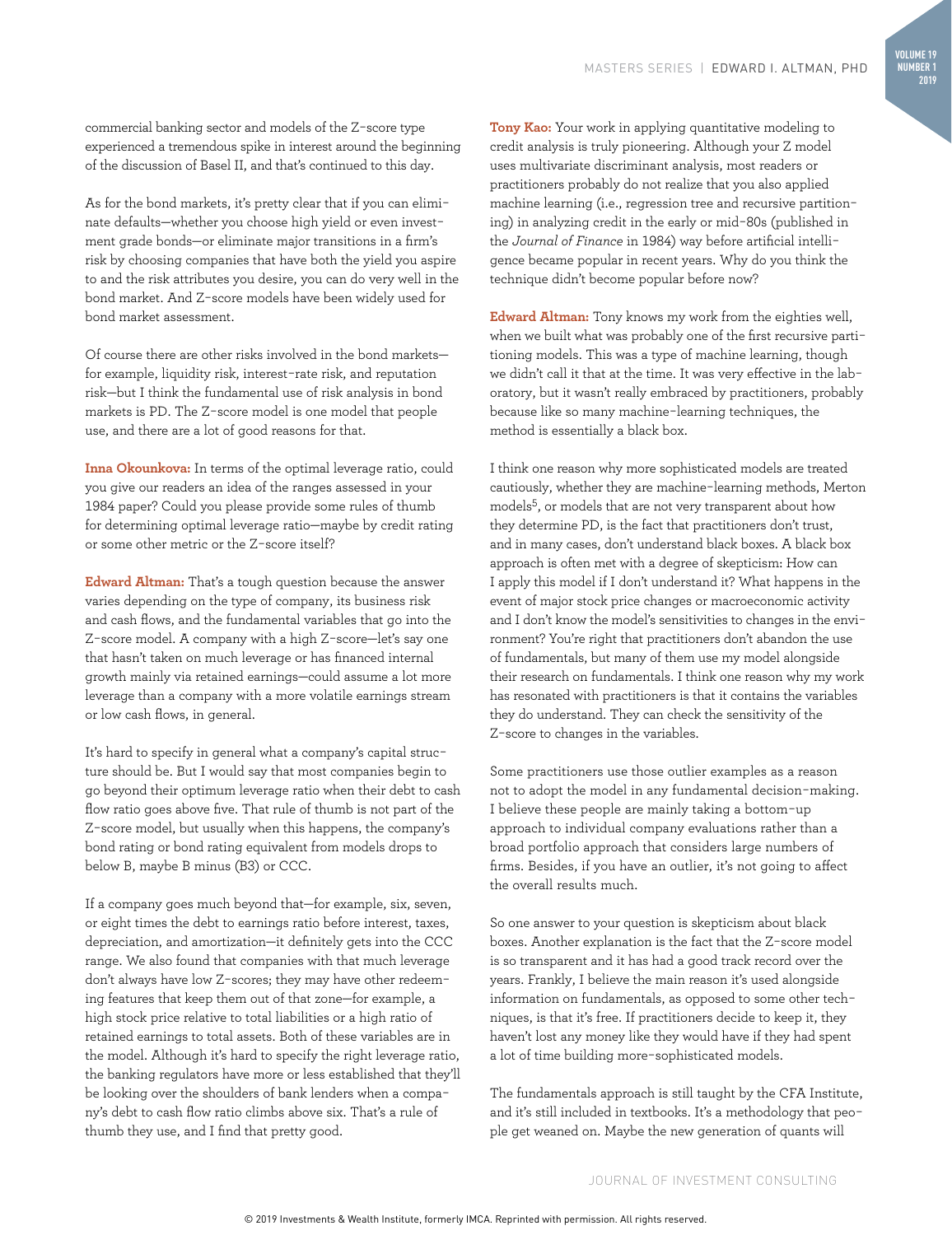reject it. But up to now, more and more people are using it in combination with models rather than instead of models.

**Tony Kao:** The Z model was originally built on manufacturing industry data. Why do practitioners use this model for every sector? Have you looked into building a similar model for analyzing the financial sector?

**Edward Altman:** First of all, there are many other industries besides banking that are relevant for credit analysis, especially if they comprise a fairly significant percentage of the population of available bonds. For example, high yield bonds in the energy industry accounted for around 20 percent of the market in 2016; therefore, a specific model for energy companies would have been value added for managers of high yield bond portfolios, especially if they were sensitive to the index performance relative to their own performance and the index included 20-percent energy holdings. Certainly, models for retail, airline, and telecommunication firms would have been particularly valuable over time, and the manufacturing model I built is probably suboptimal for some of those industries.

With respect to banking, back in the 1980s I was hired by Arthur Andersen, a prominent accounting firm that eventually went bankrupt in 2001 as part of the Enron scandal. In the 1980s, Arthur Andersen asked me to build two types of models. One was the A-score model for audit risk analysis within the firm. The other was a banking model. Frankly, we didn't get great results, and every other banking industry model I've looked at has not had much success. You have to scratch your head and ask why a model you build for manufacturers or telecoms or energy companies can be relatively successful in terms of both testing and predictive accuracy but you can't do that for banks—especially because there are lots of banks and lots of data points over time.

We thought we could do it, and we tried. One element I've always considered a constraining factor about banks is the fact that each banking crisis, though sharing some fundamental similarities, is unique to whatever happened in the past, whether it was related to real estate or to macro events in certain countries. Maybe the model was just not able to discriminate between healthy and unhealthy banks, perhaps because of the bailout process and the too-big-to-fail concept. Whatever the reasons, the structural differences in banking make it much more difficult to build a good model.

If we had been successful in building that model, there would be a lot of interest in it. But I haven't had any success with banking models. Other industries, yes—and manufacturing. I'm as surprised as anyone that the Z-score, created back in the 1960s with a small sample size, is still relatively robust and accurate.

**Ludwig Chincarini:** Many firms use some form of Z-score and have taken it to another level—Moody's, the S&P 500 Index, Fitch Ratings. Not only do they use the Z-score to indicate when a company could go bankrupt, but some of them go on to start a hedge fund in shorting companies or going long companies. If everyone knows about these indicators, why are they useful for anyone? How can these hedge funds succeed by using these models? What is the market missing? Are there institutional constraints, or is there something else that allows these models to work? Are they still working?

**Edward Altman:** I have a little history on this topic because I've asked similar questions. Back in the early 1980s, I did a study with a New York University (NYU) professor, Menachem Brenner,<sup>6</sup> who is now an emeritus professor there. We looked at the short selling ability using the Z-score for firms, asking the same question: Can you make money and be profitable with a strategy using the Z-score when it is totally transparent and available for free and anybody can use it simply by reading the literature?

We looked at the first time a firm's score fell below the so-called cutoff score in the Z-score model, dropping from a gray-zone company to a distressed-zone company. We asked whether investment companies could use that as an effective investment strategy, particularly by going short at the time their scores first dropped below the cutoff, even though such an event didn't mean the firms would definitely go bankrupt. It just meant that for the first time, its profile looked more like a distressed company than a nondistressed company.

These were equity short sales, by the way, and we had a fairly large sample. We calculated the scores for probably thousands of companies over several years, and each year we picked portfolios of companies that had the attribute of falling below the cutoff score for the first time. Adjusted for risk, the strategy produced alpha returns by a fairly significant level, though not so much that you would throw away any other strategy. We published this research in the *Journal of Financial and Quantitative Analysis* in 1981. We thought that if enough people read that article, the strategy would become even better known and that as more people used it, the market eventually would become more efficient and less likely to produce those outstanding returns.

I don't know whether using the Z-score model today would produce short-sale or upside benefits, but I can give you some evidence that it's still being used. To be honest, however, unless the Z-score is improved, I don't believe it is sufficient for developing an effective equity or debt strategy. You need other factors, other screens, to complement the Z-score because it's just not powerful enough on its own in this age of hedge funds. These funds weren't around back in the sixties or even the eighties, but today there are many of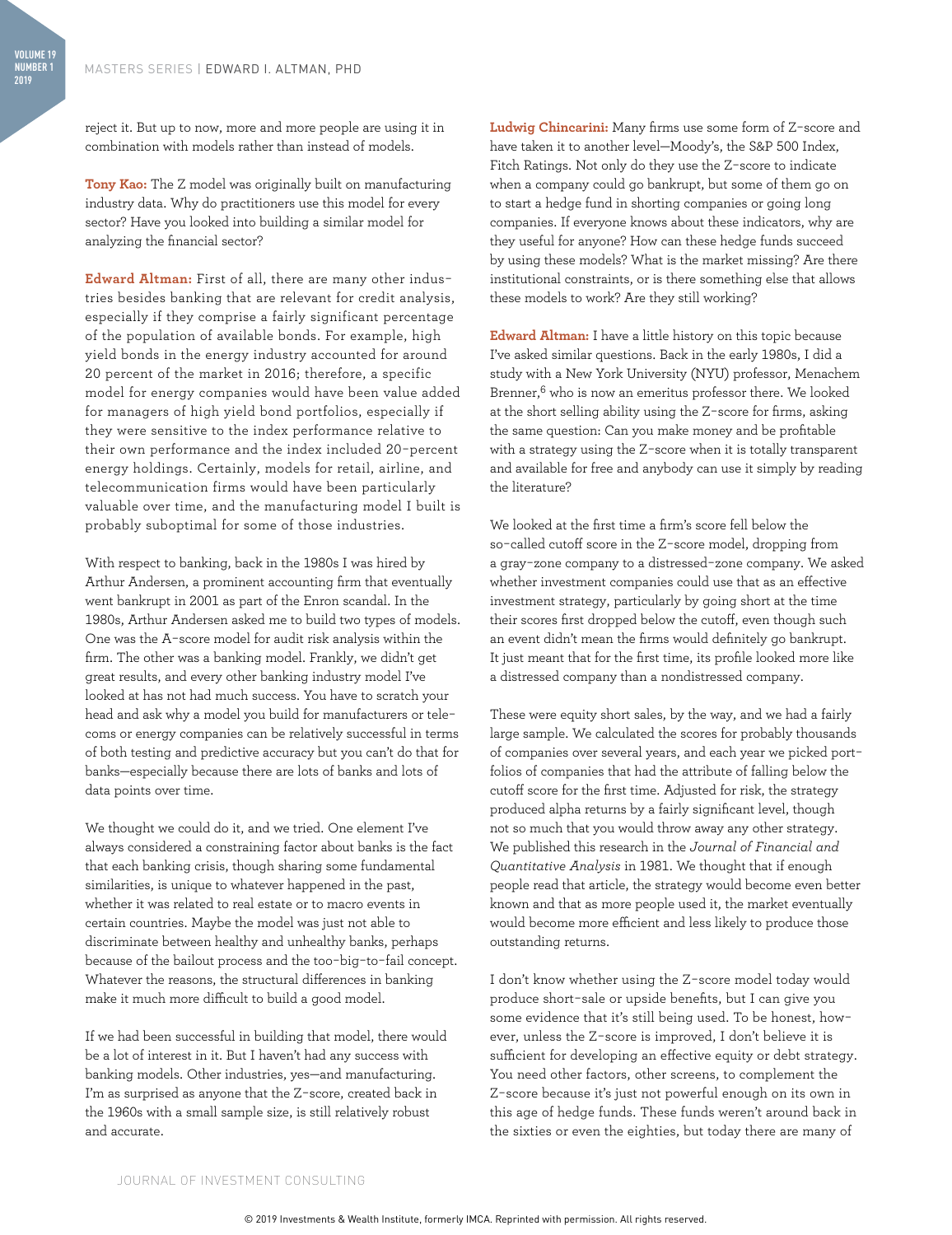them, and there are quants with a pile of money to invest if they show good results.

Nevertheless, there are still some strategies that apparently resonate with investors. Goldman Sachs has been marketing, selling, and profiting from a strategy called "strong balance sheet/weak balance sheet" companies. I think this strategy originated in 2008 because people lost a lot of money in the stock market that year, and they were searching for ways to reduce that negative risk during big downturns. I don't know what population Goldman Sachs currently uses, whether it's all New York Stock Exchange companies or NASDAQ companies, but in the beginning they used mainly industrial S&P 500 companies. Firms with a Z-score in the top 10 percent were considered a buy strategy, and firms with scores in the bottom 10 percent were deemed a short strategy. Goldman produced baskets of these stocks. Investors didn't have to buy the stock of individual companies with scores in the top 10 percent and sell short the stock of companies with scores in the bottom 10 percent; they simply bought the basket of strong and weak balance sheets using the Z-score. As far as I know, Goldman is still using this strategy, and basically it works. That's one example. Nomura Securities, a financial services group based in Asia, has used a similar strategy.

In addition, there's a firm in Europe called STOXX, which is a subsidiary of the German Stock Exchange. There's a STOXX 600 just like there's the S&P 500 in the United States, and the company builds portfolios based on Z-scores. They'll tell an investor, choose the cutoff score—whether it's a Z-score of two, three, or four—and we'll produce for you a group of firms with scores above a certain level on a regular basis. It's almost like a database generation result. They've been doing this since 2014.

So you ask: How can the Z-score model work, given that it's been around so long and it's pretty well known? A few years ago, Bloomberg told me the Z-score model was receiving between 5,000 and 10,000 hits per day. I don't know if those numbers are still accurate, but they indicate people are still using the model a lot. Unfortunately, I don't get one penny from any of those hits, but my point is that the Z-score is still being used even though it's in the public domain and people can download the data and program the model themselves.

Still, I'm sure it's not enough, particularly with regard to the upside. I think there's an asymmetry with respect to negative information and positive information. I'm pretty sure investors in 2008 would have made a lot of money by shorting companies with Z-scores in the lowest 10 percent, but they would have lost a lot of money by not going long with companies that had low Z-scores but survived after the crash. In other words, the firms that did best after the downturn were those that had the lowest Z-scores but did not go bankrupt.

Today, I'm pretty sure you're not going to make a lot of money using the Z-score by itself as a strategy. It needs to be combined with other important factors, and that's what I'm working on today by building a "quality high yield bond strategy" with my colleagues at Classis Capital SIM in Milan, Italy.

**Edward Baker:** You've been studying the credit markets for a long time, and I'm wondering what you consider the most important change in the character of these markets over the years. Also, what has been your biggest surprise?

**Edward Altman:** That's a great question—and one I've thought about because of people asking me: "How can we still use a model that was built fifty-something years ago, when the markets have changed so much? Why don't you build a new model with up-to-date data, perhaps with better variables or extensive databases and perhaps with the addition of machinelearning techniques, behavioral data, and social media data?" So I've thought about how things have changed and why, even though I have built other models, the Z-score is still the one that's used the most.

First, let me address the change in the markets. By far the most important change is the introduction of many debtfinancing alternatives that weren't available back in the sixties—at that time it was mainly a bank finance market and, of course, investment grade bonds. Now we have high yield bonds, which didn't exist back then, and leveraged loans, and "shadow banking." Today the global high yield bond market is valued at a little under \$3 trillion globally, about \$1.7 trillion in the United States, plus it's growing a lot in Europe and beginning to grow in Asia. It was always out there in some Latin American countries, for example, that had non-investment grade bonds.

The leveraged loan market also is quite new, even though it's been around now for twenty or thirty years, and we have the collateralized loan obligation market to structure those issues. We also now have probably \$500 billion to \$700 billion worth of non-bank lending, from shadow banks or private lenders. That industry is booming. The estimate I'm using is one I calculated myself, but also Bank of America Merrill Lynch produced a nice study on the non-bank lending market back in early 2018. None of these markets existed in the sixties.

I'm convinced that U.S. companies, in particular, but also Chinese companies and in general companies around the world are far more leveraged now than they were back in the sixties. That's one structural change. The tolerance for leverage and the encouragement of leverage by corporate boards of directors are much greater now than in the sixties when the debt to equity ratio was much lower and bankruptcies were much less frequent. Virtually no big companies were going bankrupt when I built the model.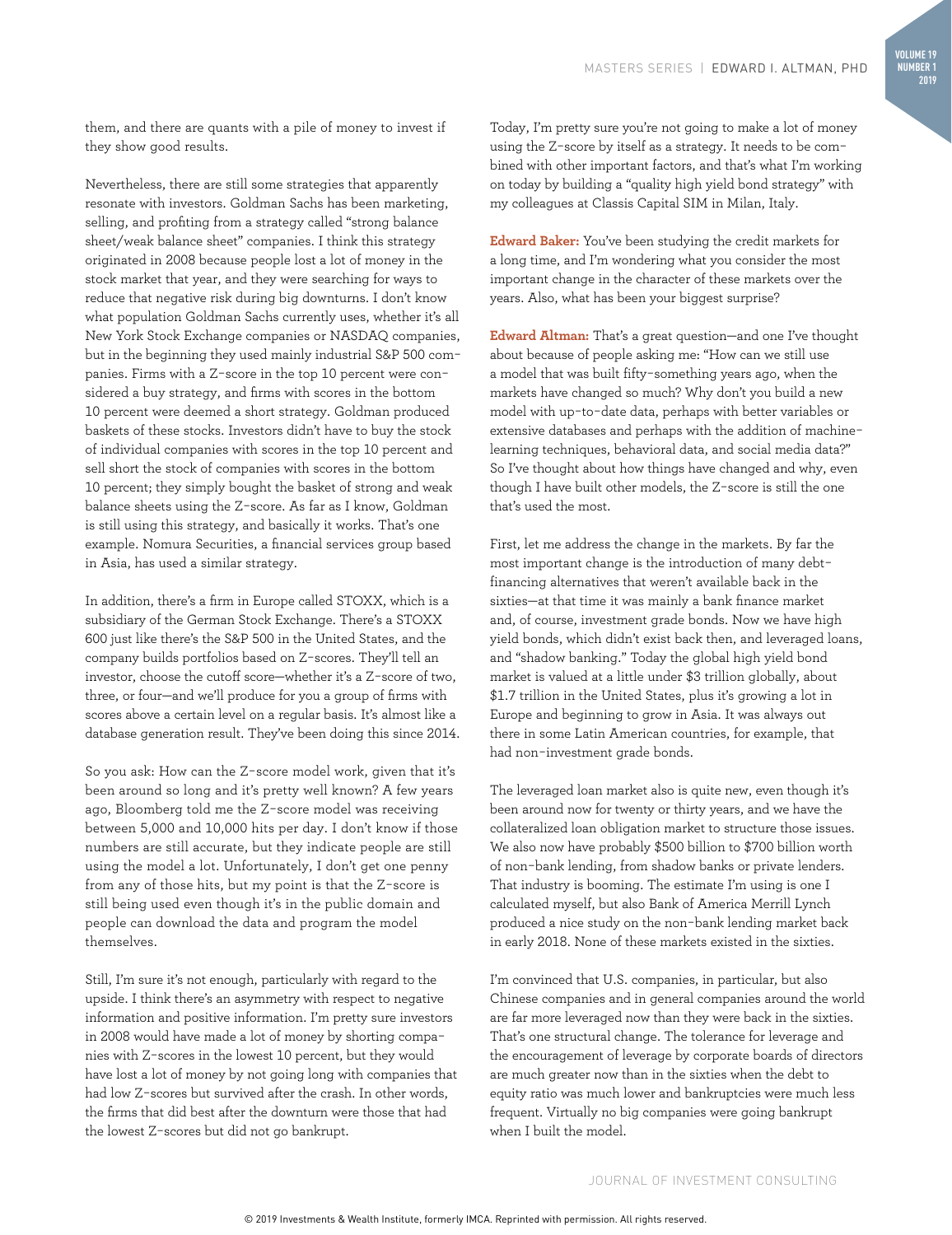**VOLUME 19 NUMBER 1 2019**

> But how many U.S. companies go bankrupt every year now? Over the past twenty years, not particularly good years or bad years, an average of twenty billion-dollar companies, in terms of liabilities, have gone bankrupt each year. And in good years—I say good because I love bankruptcies—and in good years the number is close to sixty or seventy.

Much larger companies are going bankrupt these days. They go bankrupt mainly because their operating cash flows are poor or because of the amount of leverage used—especially given that these leveraged finance markets are so plentiful and are responsive to the current credit cycle. So over the years the amount of leverage in the system has increased, and that's why the old Z-score model is still accurate.

One reason we've adapted the Z-score without having to build new models is that instead of using the original zones (which I didn't foresee should be used for twenty to forty years) and the score itself, as was the case in the sixties, we've used the concept of bond rating equivalents. I used bond rating equivalents for the first time in 1989 when I built the mortality rate model for estimating a company's PD. That model is based on the idea that regardless of the score that was in the negative zone devised fifty years ago, what's important is the bond rating equivalent of the score today.

Today, for example, the average score of a B-rated company is approximately 1.6, a score that would have been fairly deep in the distress zone back in 1968. People think that once a company goes into the distress zone, it's destined to fail, and yet B-rated bonds are the dominant junk bonds in circulation today. They are second only to BBBs in terms of the number of issues and dollar amounts.

Now we say a firm with a score of 1.6 looks like a B-rated company, and we can estimate its PD based on the frequency of default of original-issue B-rated companies over the past forty years. This estimate indicates a PD of about 28 percent cumulatively over five years. If you consider CCC-rated companies, the PD is as much as 47 percent cumulatively for five years. Still, if you determine that 28 percent will default in five years, 72 percent will not.

This means a B-rated bond is not necessarily a bad asset class to invest in if you're paid enough to compensate for the risk. So the amount of leverage constitutes a big change in the market, as well as the availability of models that incorporate bond rating equivalent estimates along with the historic frequency of defaults categorized by bond rating. Of course, bond ratings change over time too. Most of the models out there—the bank models, the Merton model, Moody's Kealhofer, McQuown, and Vasicek (KMV) model7 include a bond rating equivalent estimate, which, along with empirical data, practitioners use to estimate the

distance to default or the PD. It's now a fundamental part of the analysis.

**Edward Baker:** I wonder if the spreads among credit default swaps (CDSs), which are another more recent innovation, have been useful in enhancing PD.

**Edward Altman:** Yes. The benefit of a CDS or a Merton model over the Z-score is that they produce real-time estimates. For the Z-score, we need to wait for the next financial statement. As Tony pointed out, one variable in the Z-score model is the market value of equity, which changes all the time. But the other variables change on a quarterly basis at best, so you have to wait. CDS spreads, on the other hand, can change overnight in response to an unexpected event—if the company loses a patent or the chief executive officer gets hit by a truck or the government experiences a coup attempt or a surprising announcement about deficits is made. A CDS is very good in this respect. The KMV model is probably not as sensitive to current events, but it's pretty sensitive because it depends largely on the stock price and its volatility. The downside of CDSs and of the KMV model is their extreme volatility. Big swings in PDs can occur with either of these two metrics almost on a daily or weekly basis.

Then the question becomes whether that information is useful for an investor. I guess it's useful for certain types of investors when they're trading on a short-term basis, but most investors can be whipsawed by buying and selling frequently on the basis of these models.

So, yes, a CDS is effective, but it has a downside particularly also in the area of sovereign default risk. Recently, I've done some work on sovereign default rates and default estimates by using a bottom-up approach—aggregating Z-scores within countries to estimate the health of the private sector and incorporating that with some banking models (Altman and Rijken 2011). Although I have some concern about the banking models out there, we needed some indicator of a country's banking health to come up with an overall assessment of the PD of sovereigns.

Believe it or not, back in 2009 the CDS spreads from Greece weren't much different from the CDS spreads from Germany or France because these countries were all part of the European Union. Nobody was going to fail as a member of the Union. Things changed when there was some question about the implosion of the European Union. The CDS spreads skyrocketed from very low to very high for certain countries in southern Europe. They were correct with respect to Greece but not with most of the other countries. One other thing about CDSs: If a company finds there is a CDS market on its bonds or loans, its PD goes up just because there is a market on its CDSs. This has been established by one of my colleagues,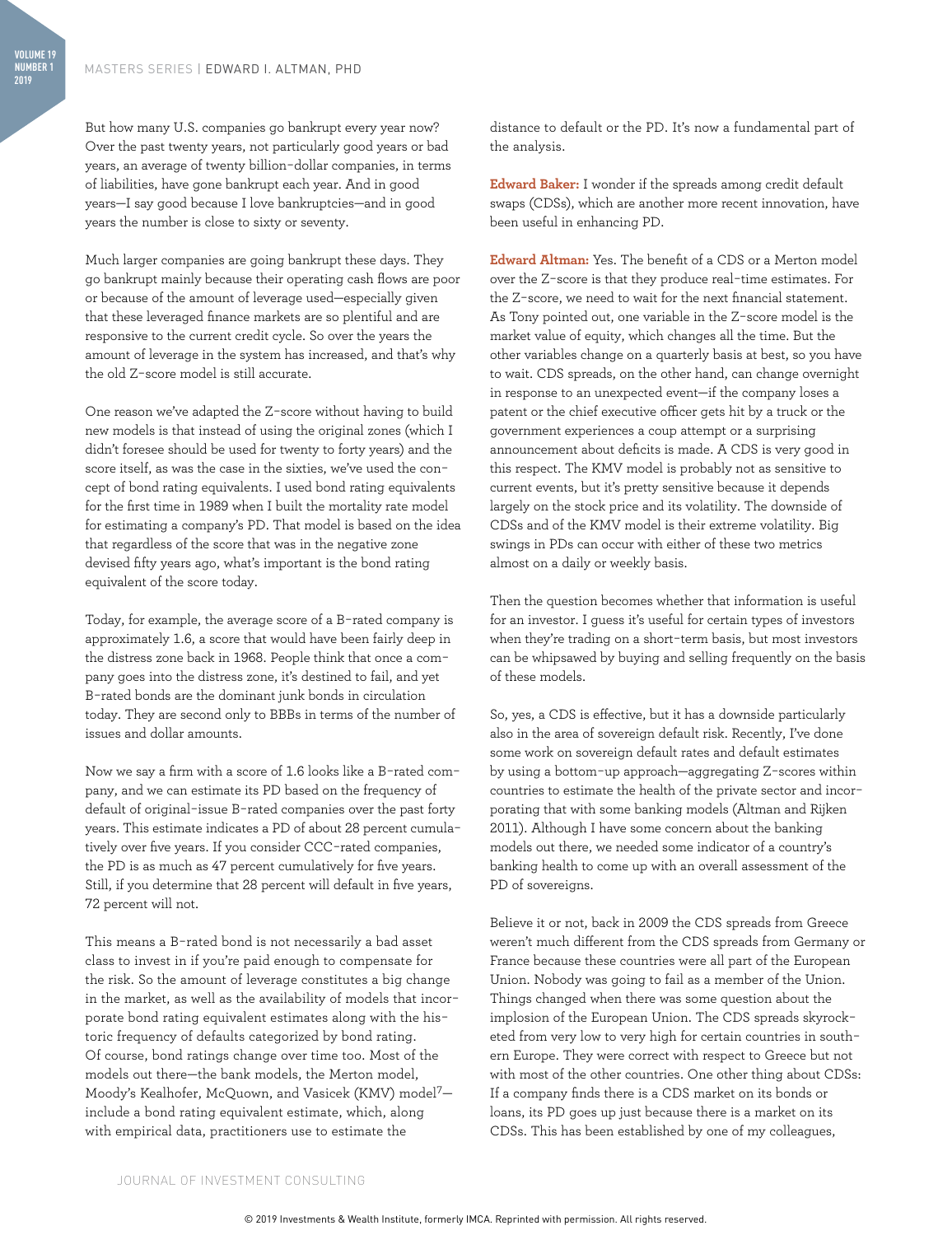Marti Subramanyam,8 and I think others, now that CDSs are actually a contributing factor to bankruptcy risk. That's kind of ironic, isn't it?

**Ludwig Chincarini:** Ironic, indeed. Speaking of structured products, such as CDSs, do you think the rating agencies are doing a better job now at rating these products than in the past, such as the lead up to the 2008 financial crisis? What do you think about the track record of rating agencies in general?

**Edward Altman:** I've always argued that the rating agencies do a pretty good job overall; they do a very good job with the initial rating on plain vanilla bonds and loans. They've been doing this work for a hundred years, and that represents a lot of time and resources.

So I don't think they're doing a better job now than they did before. But what they needed to improve on—and probably have, though I don't know by how much—is the re-rating of companies, the maintenance of ratings over time, and rating transitions. I think they still do a poor job with subsequent rating changes after the initial rating was established. The reason is simple. Nobody likes volatility in rating changes. The issuers don't like it. Most investors don't like it, unless of course they are hedge funds that make money on rating changes. Volatility generally is viewed as something to be avoided, especially if a rating changes every two or three months because of some model going up and down and then up again.

As a result, the rating agencies don't make rating downgrades, for example, unless they are absolutely sure the company's credit quality has deteriorated. This means they usually are more than a year late in forecasting the change, and the change they make is usually only about 50 percent or 60 percent of what it should be, based on models. We've actually documented this in a few studies, e.g., Altman and Rijken (2004). Yet the practice continues, and everybody knows it. So maybe the market can make money on it.

Your question, however, may be about whether they have done a better job because of embarrassment related to the most recent financial crisis. I would guess they're probably doing a better job now on the structured products because they did such a terrible job on that. They also may be a little tougher on the plain vanilla ratings today, so we may find more CCC ratings sooner than we did in the past. I haven't actually studied this, but I look at CCCs as an important benchmark of market liquidity.

**Inna Okounkova:** Is there anything else you would like to discuss before we end the interview?

**Edward Altman:** I'd like to discuss where we are in the credit cycle. I have a freshly published paper on this subject and the outlook going forward (Altman 2019). We also held a major conference on this topic at NYU Stern in September 2019. The conference was co-sponsored by Kroll Bond Rating Agency. In this paper and in my conference presentation, I pointed to the fact that we are still in a benign credit cycle and we're likely to stay there for the rest of 2019 and possibly beyond, especially with the near-term outlook for positive, albeit slightly reduced, economic growth in the United States and China.

History shows that even with positive growth in gross domestic product (GDP), default rates on U.S. corporate debt start to rise prior to a recession. Because of the enormous buildup in debt—even relative to GDP gains over the years—and the risk-on situation that has pervaded the markets for many years, I expect the next stressed credit cycle to produce the largest dollar amount of defaults in the history of our country although the default rate may not be as high as it was in 2002, the record year, when in my estimation it was something like 12–13 percent for high yield bonds.

The crisis also may last longer than the previous one because central banks will have fewer tools to bring to bear and any stimulus from the Federal Reserve will take longer to assist in the eventual recovery. I don't expect the next crisis to be as severe or as global as the last, but if real estate and personal mortgage losses also escalate dramatically and China's economy contracts sharply, it might be.

I also would like to emphasize that beyond the Z-score, a good investment strategy requires other indicators to eliminate defaults from a high yield strategy. I'm convinced that a high yield strategy will produce fairly attractive returns over time, as indicated by the performance of the Bank of America Merrill Lynch Index, for example. Over the past twenty-something years, the average annual return has been between 6 percent and 7 percent, and the spread over treasuries has been probably 2 percent to 2.5 percent.

If you eliminate defaults, you're not only going to outperform the indexes by more than 1 percent a year, but you're also going to cut down volatility by 50 percent or more. I'm convinced it can be done. I can't tell you the strategy's secret sauce, but you need to make use of more than the Z-score, although the Z-score or a similar type model will be helpful.

**Ludwig Chincarini:** Have you learned any great lessons that you would share with people who want to be good investors? What are the three best tools you can offer young investors or even an older investor?

**Edward Altman:** If you're a practitioner dealing with equity investing and especially debt investing, certain skills are indispensable, whether you have them or your staff has them. In addition to fundamental valuation techniques—discounted